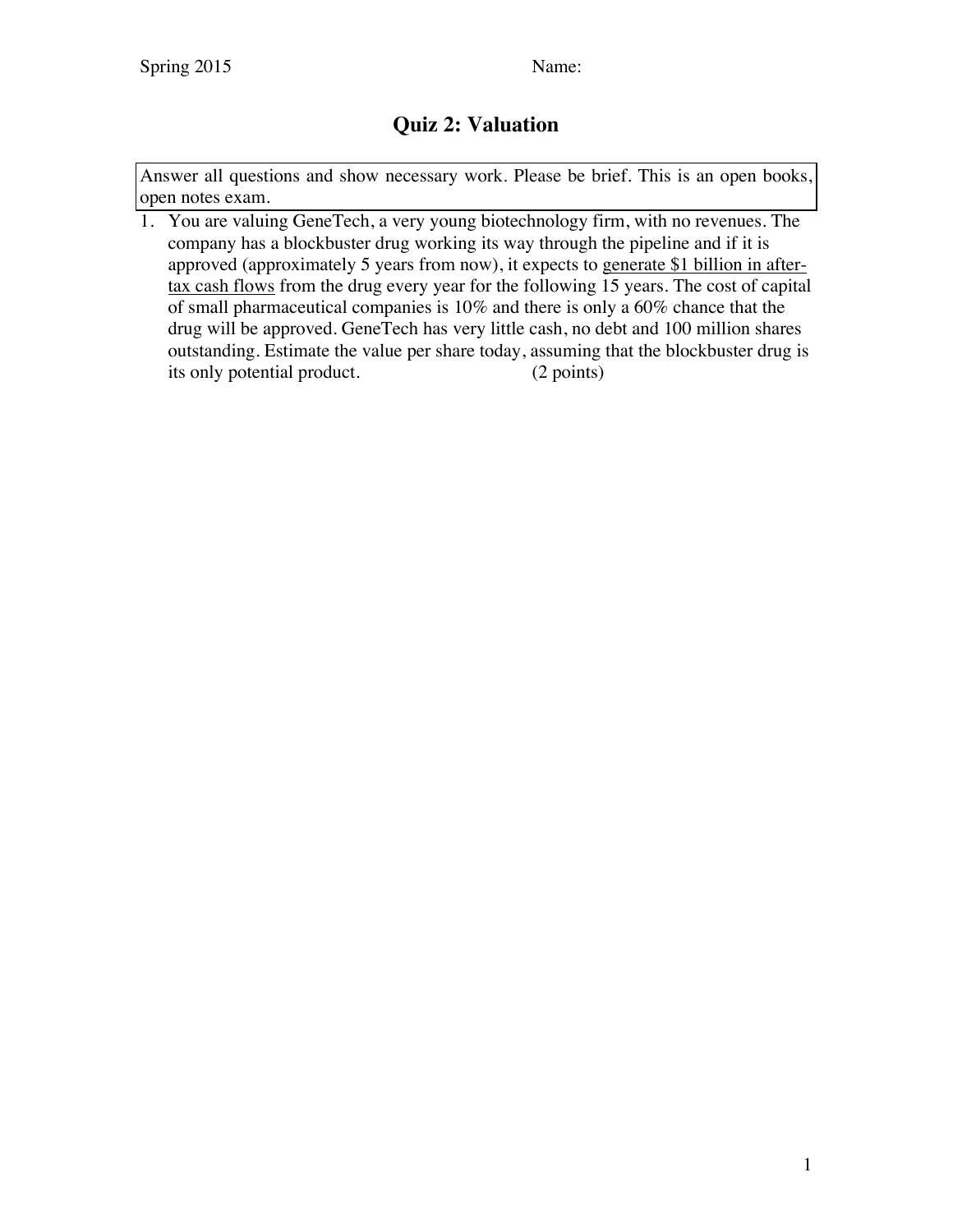- 2. You have just completed an intrinsic valuation (discounting FCFF at the cost of capital) of the operating assets of Magna Inc., a battery manufacturer, and arrived at a value of \$500 million. You have a few loose ends that you have to take into account:
- Cash balance: The current cash balance is \$50 million. The company historically has earned roughly its cost of capital on investments.
- Debt and other liabilities: There are two liabilities on the balance sheet: accounts payable of \$25 million (which you included in your working capital computation for cash flows) and interest bearing debt of \$100 million (in market value terms).
- Lawsuit: The company is the target of a lawsuit. The lawyers assess a 25% chance that you will lose this suit and a \$160 million payout if you do.
- Cross holdings: Magna owns 80% of Electra Retail, a small retail chain, and consolidates its financials (which you used in your valuation). Electra Retail is publicly traded and has 40 million shares trading at \$10/share.
- Shares outstanding: There are 70 million shares outstanding as well as 5 million employee options; the average strike price on the options is \$4/share, the average expiration is in 3 years and the value per option is \$2).

Estimate the value of equity per share in Magna. (3 points)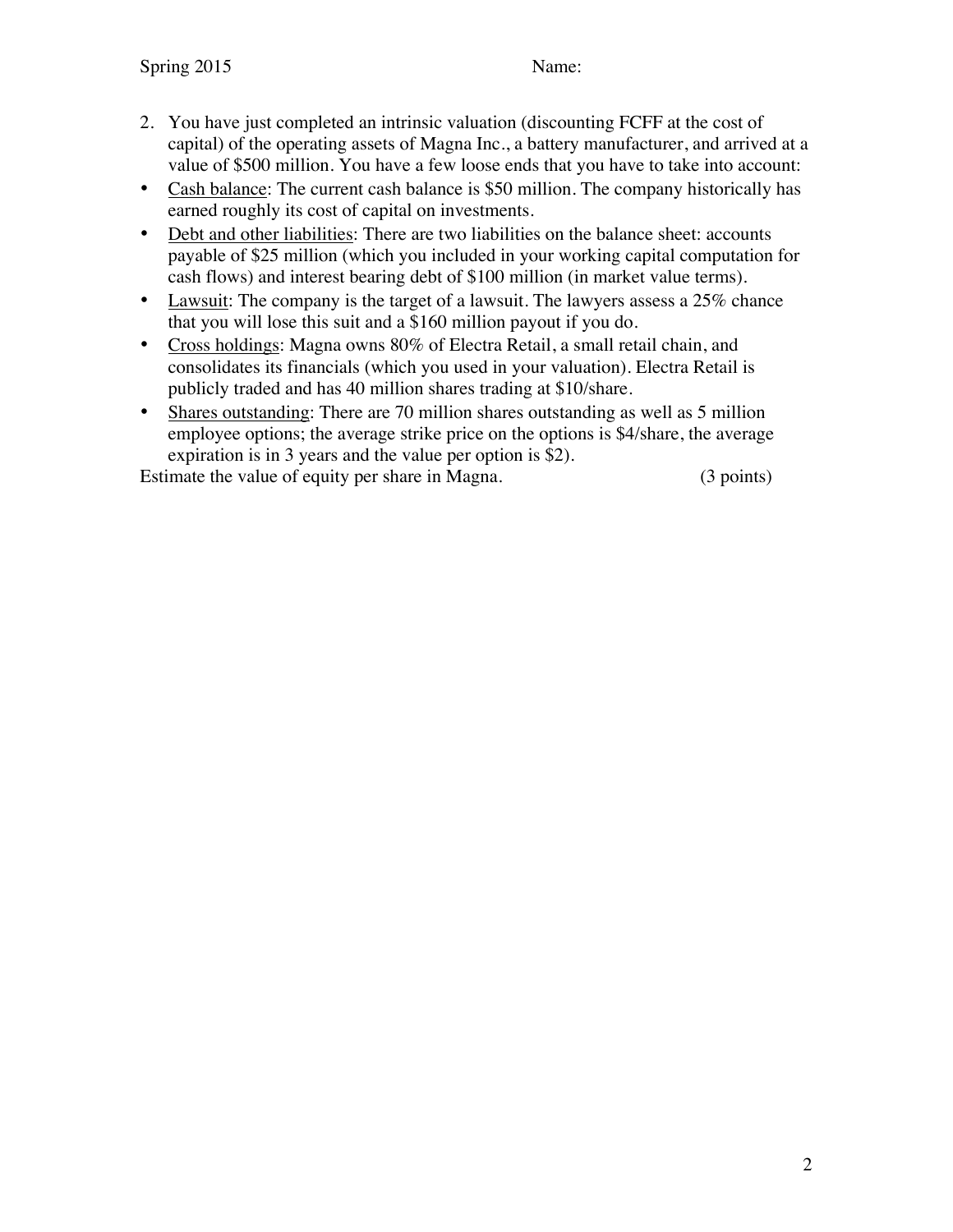- 3. Allwyn Housing is a construction supplies company that has been hit by the slowing down of the housing market. The company has been losing money for a while and has accumulated a net operating loss carry forward of \$40 million (including the most recent year's loss). In the most recent year, the company reported EBITDA of \$12.5 million on revenues of \$500 million and had a depreciation charge of \$40 million. Over the next 3 years, the company expects the following:
- Sales will increase  $5\%$  a year for the next 3 years
- The EBITDA margin (EBITDA/Sales) will double each year for the next 3 years.
- The company has excess capacity and will not make any capital expenditures for the next 3 years and depreciation is expected to remain \$40 million each year for this period.
- The company currently has inventory of \$50 million (and no other working capital). This inventory will decrease \$10 million each year for the next 3 years.
- The marginal tax rate that the company will face when it has taxable income is 40%.

a. Estimate the free cash flows to the firm each year for the next 3 years. (2 points)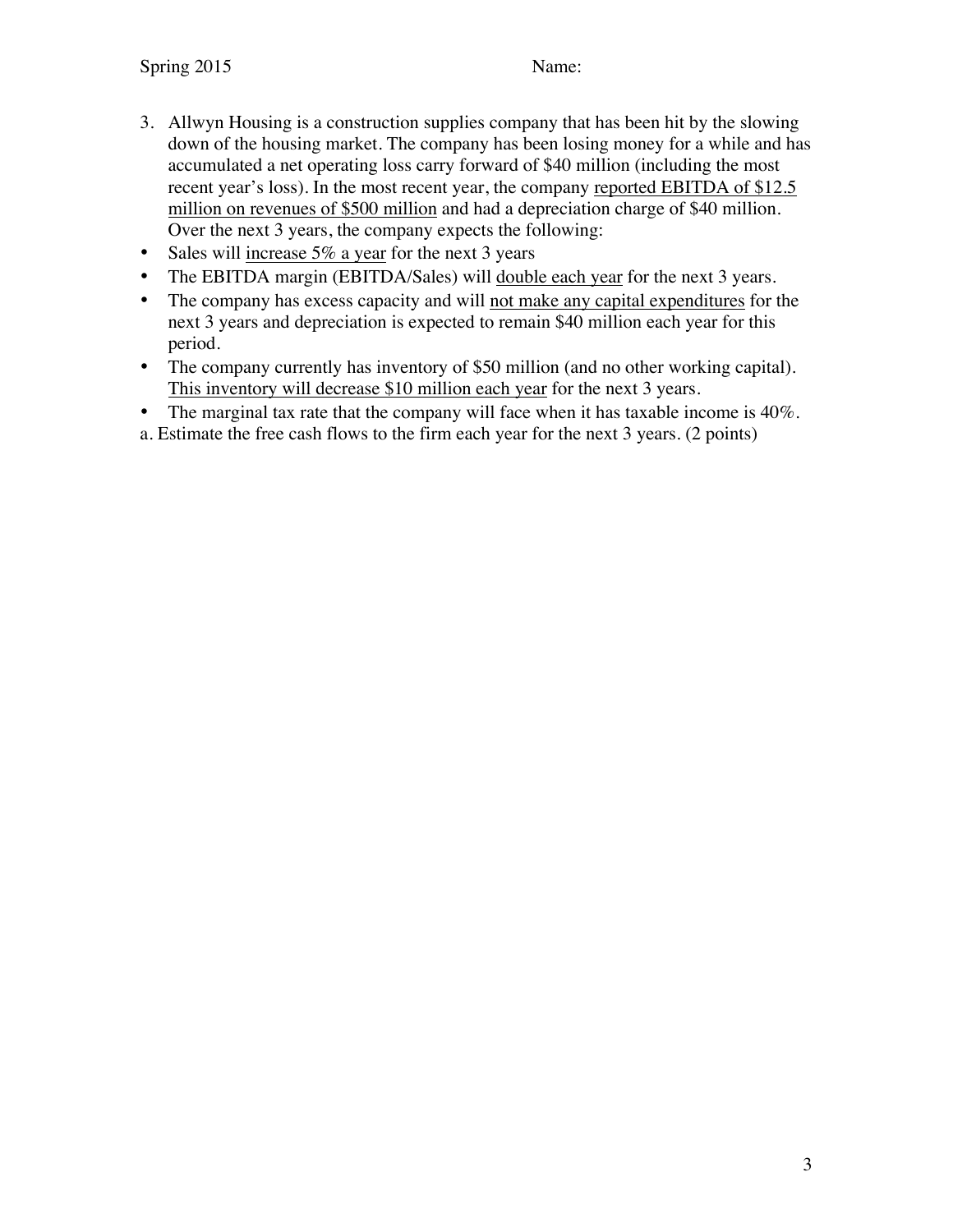b. Now assume that at the end of 3 years, the company will be mature and that its operating income will grow 2% a year in perpetuity, while earning its cost of capital. If the cost of capital in stable growth is 8%, estimate the terminal value. (1.5 points)

c. Assume that the cost of capital for the next 3 years is 12%. How much value would you attach to having the NOL carry forward of \$40 million? (1.5 points)